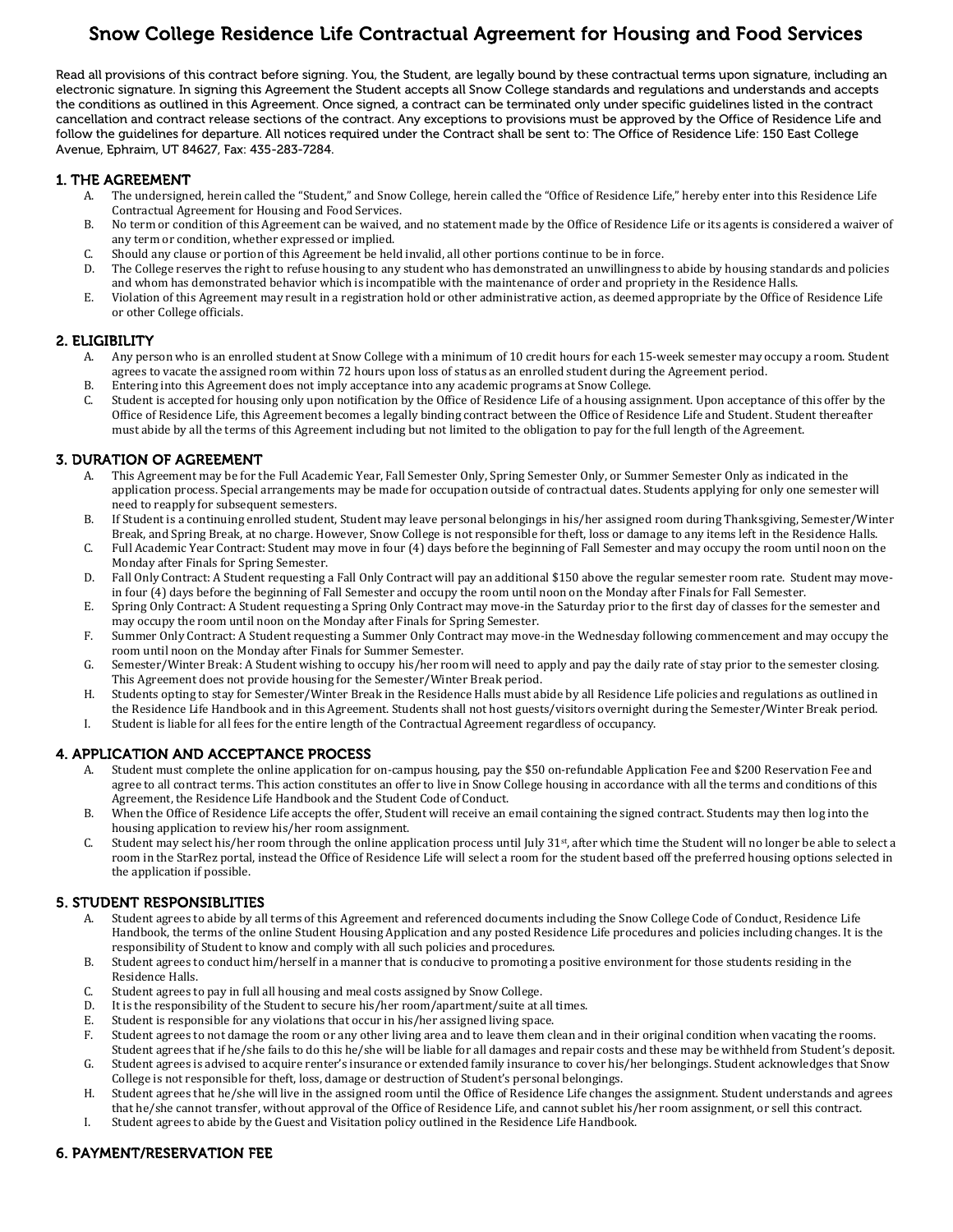- A. The Student must pay the \$50 non-refundable Application Fee and \$200 Reservation Fee when applying for housing. The Application Fee is not refundable. The Reservation Fee may be refunded only as outlined in Section 8 of this Agreement.
- B. The Student agrees to be on a payment plan or paid in full, before the end of the 21<sup>st</sup> day of each semester. Failure to do so may result in, but is not limited to the following; administrative action, eviction, registration hold, etc.
- C. The Student is responsible to contact the campus Cashier's Office prior to these payment deadlines to resolve any issues or concerns related to payment.
- D. See Residence Life website for room rate details at <u>www.snow.edu/housing/cost.html</u>.<br>E. The Residence Hall housing \$200 Reservation Fee must be paid upon application. The I
- The Residence Hall housing \$200 Reservation Fee must be paid upon application. The Reservation Fee will be applied to the Student's account during the 4th week of the semester for Fall Only, Spring Only and Summer Only contracts. For Academic Year contracts, the Reservation Fee will be applied during the 4th week of the spring semester.
- F. The Student agrees that in the event of damage to the common areas of the building where he/she resides, including, but not limited to; stairwells, hallways, windows, doors, laundry rooms, etc., where the responsible party is not identified, it will be the financial obligation of all the building's occupants to reimburse the College for the costs incurred to repair.
- G. If Student is not accepted for housing the reservation fee will be returned with notification of non-acceptance.
- If any monies/deposits/reservation fees are refunded or returned, the monies will be sent to the Student's account.

#### 7. ROOM ASSIGNMENTS AND CONSOLIDATION

- A. The Office of Residence Life will not discriminate in room assignments on the basis of race, color, creed, religion, national origin, disability or status with regard to public assistance.
- B. Students with medical, psychological, learning or other disabilities desiring accommodations, academic adjustments or auxiliary aids should contact the Accessibility Resource Center, Room 241 Greenwood Student Center, phone number 435-283-7321. The Americans with Disabilities Act (ADA) Coordinator at the Accessibility Resource Center (ARC) determines eligibility for and authorizes the provision of appropriate services and aids.
- C. Room assignments will be selected by the student during the application processes. If the Student does not select a room by July  $31st$ , the Office of Residence Life will assign a room based off the Students' selected preferences to the extent possible. No specific assignments based on Student's preferences are guaranteed. Failure to honor preferences will not void this Agreement.
- D. All room and building changes must be requested by Student in writing to the Office of Residence Life. Room changes are subject to a \$35 administrative fee. All unauthorized room changes shall be subject to a \$200 charge to the Student's account in addition to other solutions. Further details regarding room changes are available in the Residence Life Handbook.
- E. The Office of Residence Life reserves the right to reassign or consolidate rooms in the interest of order, safety, health, discipline, disaster; best use of facilities for the good of the Residence Halls; or for unresolvable incompatibility of roommates.
- F. The Office of Residence Life reserves the right to eliminate apartments, rooms or suites based on changes in occupancy and to reassign Student to another room.
- G. Housing assignments are not transferable from one Academic Year to another. Students must reapply for housing each year or semester if a semester only contract was entered into.
- H. The Student is required to live in the room to which he/she has been assigned, unless asked by the Office of Residence Life to move locations or a room change is approved as discussed above.

#### 8. CONTRACT CANCELLATION

- A. Student may cancel the Agreement by submitting written notice of the cancellation via the cancellation/departure notification located online and submitted to the Office of Residence Life 30 days prior to checking out. Student must arrange a checkout appointment with his/her Resident Assistant 24 hours in advance prior to moving out. Failure to do so will result in an improper checkout fee of \$150 and possible cleaning/repair fees. Student will be held responsible for any remaining contractual financial obligations for the semester as follows.
- B. Cancellations prior to the first week of classes will forfeit the \$200 Reservation Fee. Students canceling after the first week of classes will have his/her Reservation Fee apply to the cancellation rate after the 4<sup>th</sup> week of the semester. If Student is in a Fall Only contract the \$150 fee is excluded from the cancellation cost break down and must be paid in addition to the cancellation costs. Fees will be charged according to the following schedule:
	- a. Cancellation Prior to Week 1 of classes- owes \$200 Reservation Fee
	- b. Cancellation During Week 1 of classes-25% owed of entire contract c. Cancellation During Week 2 of classes-50% owed of entire contract
	- c. Cancellation During Week 2 of classes-50% owed of entire contract
	- d. Cancellation During Week 3 of classes -75% owed of entire contract
	- Cancellation after Week 3 of classes -100% owed of entire contract
- C. Notice of cancellation or withdrawal to any other Snow College office or official does not constitute notice of cancellation of this Agreement.<br>D. A Student withdrawing due to loss of scholarship or financial aid during
- A Student withdrawing due to loss of scholarship or financial aid during the Academic Year or at the end of Fall Semester will not void this agreement and that does not constitute notice of cancellation of this Agreement.

|                                            |              | Per Semester | Per Semester  | Week 1           | Week 2           | Week 3           | Week 4-0n        |
|--------------------------------------------|--------------|--------------|---------------|------------------|------------------|------------------|------------------|
| Area                                       | Room Type    | Room Sum     | Meal Plan Sum | 25% Contract Sum | 50% Contract Sum | 75% Contract Sum | 100%<br>Contract |
| <b>Anderson Hall-Corner</b><br>Sleep Study | Private Room | \$925.00     | \$450.00      | \$343.75         | \$687.50         | \$1031.25        | \$1,375.00       |
| Anderson Hall-<br>Standard Sleep Study     | Private Room | \$725.00     | \$450.00      | \$293.75         | \$587.50         | \$587.50         | \$1,175.00       |
| Castilleja Hall-5<br>Person Apartment      | Private Room | \$1,125.00   | \$200.00      | \$331.25         | \$662.50         | \$993.75         | \$1,325.00       |
| Castilleja Hall-5<br>Person Apartment      | Shared Room  | \$875.00     | \$200.00      | \$268.75         | \$537.50         | \$806.25         | \$1,075.00       |
| Castilleja Hall-4<br>Person Apartment      | Private Room | \$1,199.00   | \$200.00      | \$349.75         | \$699.50         | \$1,049.25       | \$1,399.00       |
| Castilleja Hall-4<br>Person Apartment      | Shared Room  | \$949.00     | \$200.00      | \$247.25         | \$574.50         | \$821.75         | \$1,149.00       |
| Cottage Apt                                | 2-Bedroom    | \$1,600.00   | \$0.00        | \$400.00         | \$800.00         | \$1,200.00       | \$1,600.00       |
| Greenwood Hall                             | 1-Bedroom    | \$1,500.00   | \$0.00        | \$375.00         | \$750.00         | \$1,125.00       | \$1,500.00       |
| Mary Nielson Hall                          | 3-Bedroom    | \$1,800.00   | \$0.00        | \$450.00         | \$900.00         | \$1,350.00       | \$1,800.00       |
| <b>Nuttall Hall-Cooking</b>                | Private      | \$1,125.00   | \$200.00      | \$331.25         | \$662.50         | \$993.75         | \$1,325.00       |
| Nuttall Hall-Sleep<br>Study                | Private      | \$725.00     | \$200.00      | \$231.25         | \$462.50         | \$693.75         | \$925.00         |
| Snow Hall-5 Person<br>Apartment            | Private      | \$1,125.00   | \$200.00      | \$331.25         | \$662.50         | \$993.75.00      | \$1,325.00       |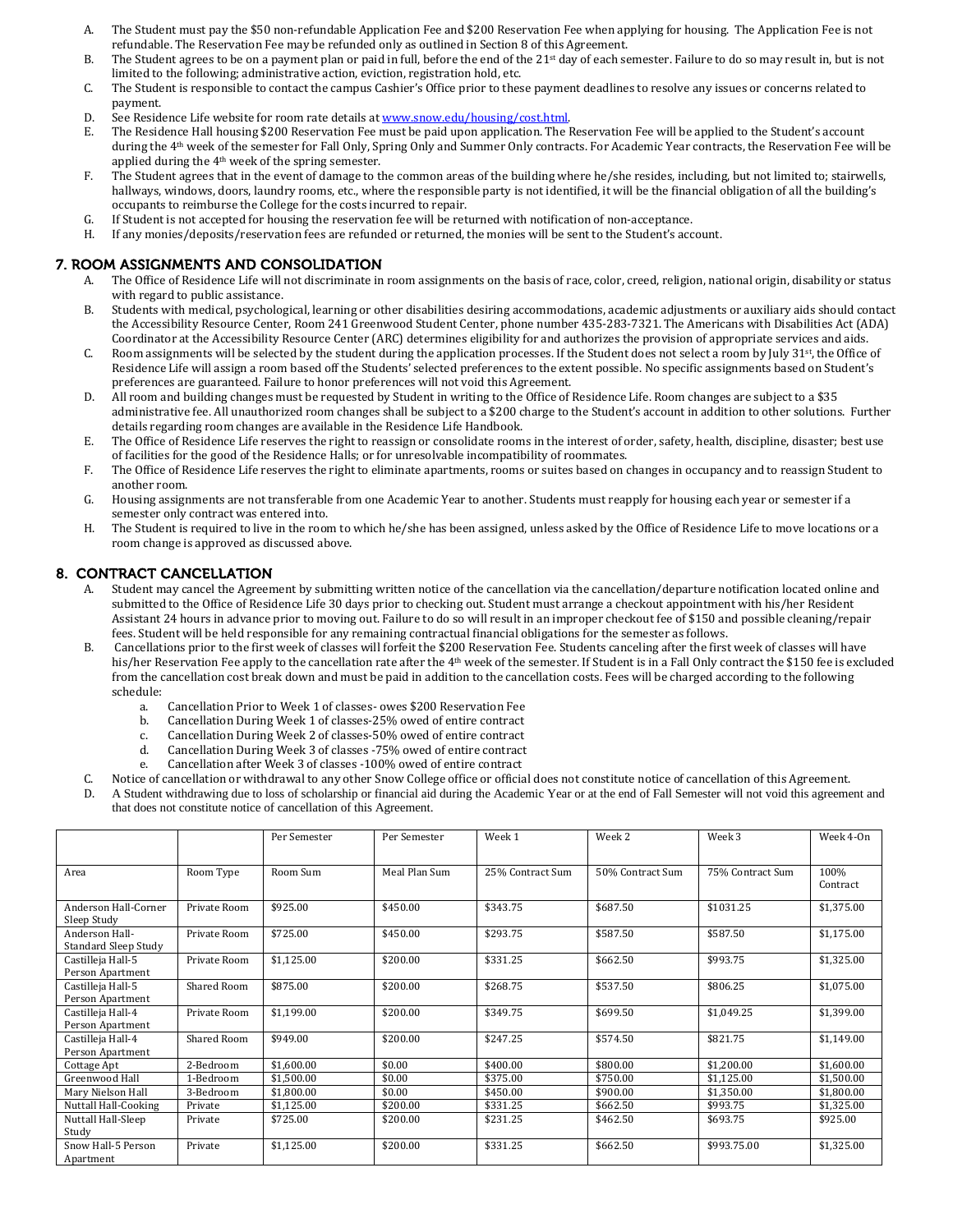| Snow Hall-5 Person<br>Apartment | Shared  | \$875.00   | \$200.00 | \$268.75 | \$537.50   | \$806.25   | \$1,075.00  |
|---------------------------------|---------|------------|----------|----------|------------|------------|-------------|
| Snow Hall-4 Person<br>Apartment | Private | \$1,199.00 | \$200.00 | \$349.75 | \$699.50   | \$1.049.25 | \$1,399.00  |
| Snow Hall-4 Person<br>Apartment | Shared  | \$949.00   | \$200.00 | \$247.25 | \$574.50   | \$821.75   | \$1,149.00  |
| Snow Hall-Sleep Study           | Private | \$949.00   | \$795.00 | \$436.00 | \$872.00   | \$1.308.00 | \$1,744.00  |
| Snow Hall-Sleep Study           | Shared  | \$799.00   | \$795.00 | \$398.50 | \$797.00   | \$1.195.50 | \$1.594.00  |
| Suites-8 Person Suite           | Shared  | \$949.00   | \$795.00 | \$436.00 | \$872.00   | \$1,308.00 | \$1,744.00  |
| Suites-6 Person Suite           | Shared  | \$1,099.00 | \$795.00 | \$473.50 | \$947.00   | \$1,420.50 | \$1,894.400 |
| Suites-8 Person Suite           | Private | \$1.249.00 | \$795.00 | \$511.00 | \$1,022.00 | \$1,533.00 | \$2,044.00  |
| Suites-Double as a<br>Private   | Private | \$1.519.00 | \$795.00 | \$578.50 | \$1.157.00 | \$1.735.50 | \$2,314.00  |

# 9. CONTRACT RELEASE

- A. All contract releases must go to a committee for approval; an application must be filled out and sent with the documentation and an explanation of the reasons for seeking contract release.
- B. Student must provide all required documentation to the Financial Appeal Committee within 30 days of checking out or the total contract will be charged to Student's account. Reasons to be considered would be: medical, loss of employment, military service, death in family, and divorce.
- C. A Student withdrawing due to loss of scholarship or financial aid during the Academic Year or at the end of Fall Semester will not void this agreement and that does not constitute notice of cancellation of this Agreement.

#### 10. CONTRACT TERMINATION/EVICTION

- A. The Office of Residence Life may terminate this Agreement if the Student fails to comply with the terms of the Agreement, referenced documents or Snow College policies. No refunds will be granted to Students whose Agreement is terminated. The Student will remain liable for the full cost of his/her Agreement.
- B. In addition the Office of Residence Life may terminate this Agreement and give the Student written notice to quit the premises, for any of the following reasons:<br>a. Non-con
	- a. Non-compliance with policies and regulations of the Residence Halls and with the directions of the Residence Hall Staff acting in accordance with their assigned responsibilities, and/or non-compliance with any federal, state or local laws or regulations, including Snow College policies.
	- b. Destruction (by Student and/or guest) from fire or other causes that make the room, or any room, inhabitable and/or any malicious acts to the Residence Halls.
	- c. Behavior, which interferes negatively with the living-learning environment of the Residence Halls.
	- d. False statements or misrepresentation by Student made in connection with the Residence Halls Contractual Agreement.<br>e. Academic or behavioral discipline resulting in Student being barred from campus.
	- e. Academic or behavioral discipline resulting in Student being barred from campus.<br>f. Non-payment of rent or food charges.
	- Non-payment of rent or food charges.
- C. Upon notice of termination, Student must vacate the room and may not visit the Residence Halls without written permission of the Director of Residence Life.
- D. The Office of Residence Life reserves the right to terminate this Agreement if Student drops below 10 credit hours or is not attending classes, fails to make payments as required or for any other violations of the terms of this Agreement.
- E. Any Student who is evicted from on-campus housing or has his/her Agreement terminated for disciplinary reasons will not be eligible to live-in or visit Residence Life Halls at Snow College unless a formal appeal is made to the Office of Residence Life and approved.

#### 11. ROOM ENTRY/INSPECTIONS/SEARCHES

- A. Office of Residence Life, as owner and operator of on-campus housing, reserves the right to control and monitor all portions of student housing to assure the safety of facilities and their occupants, and also to assure against the waste or misuse of resources, programs or services. The Office of Residence Life may terminate this Agreement if the Student fails to comply with the terms of the Agreement, referenced documents or Snow College Policies. The Student hereby agrees that Residence Life personnel and its designees may enter Student's room for the following reasons:
	- a. For the purpose of assuring fire protection, life safety, sanitation or scheduled maintenance and use of the College's furnishings, fixtures and facilities. Any such inspections or entry, except in the case of emergencies shall be announced in advance by the posting of a notice or via e-mail notification. The Student's absence will not prevent the carrying out of such maintenance or safety inspections. Inspections may take place when rooms are unoccupied or during break periods, including the Semester/Winter Break.
	- b. When Student has requested a repair or filed [a Maintenance Request,](http://www.snow.edu/housing/maintenance.html) authorized personnel may enter in Student's absence for the purpose of making the repairs.
	- c. In order to secure the buildings, Residence Life staff will enter and check all resident's rooms during the semester breaks.
	- d. If a roommate/suitemate moves out of a room, a member of the Residence Life staff may enter the room following the completion of the move to inspect for damages and insure space is suitable for a new occupant.
	- e. To verify that rooms are prepared for new occupants if a vacancy occurs.
	- f. If unreasonable noise (alarms, stereos, etc.) is coming from a room where the Students are not present.
	- B. Within all buildings, all common areas, including but not limited to entrances, lobbies and hallways, may be under surveillance at any time and are subject to entry by Snow College officials o[r public safety.](http://www.snow.edu/safety/) Student and guests should expect no right to privacy in any common areas.

#### 12. FOOD SERVICES

- A. Students living in a Sleep Study unit or the Suites at Academy Square are required to have a full Meal Plan each Semester.<br>B. Students living in a Cooking Apartment are required to have a Munch Card and owe the funds th
- B. Students living in a Cooking Apartment are required to have a Munch Card and owe the funds that were previously used on the ID card.<br>C. Students that fail to obtain a Student ID card or otherwise fail to utilize Food Se
- Students that fail to obtain a Student ID card or otherwise fail to utilize Food Services funds on his/her card will still be charged and will receive no refunds.
- D. All Badger Buck Cards may roll over to the following semester and may be applied to for cash out at the cashier's office at the end of the Academic Year.
- E. Snow College reserves the right to adjust meal hours and service locations.<br>F. Snow College does not provide meals on most holidays holiday weekends.
- F. Snow College does not provide meals on most holidays, holiday weekends, breaks or summer.<br>G. Students withdrawing during a semester may apply to receive all but \$10 of Badger Bucks if th
- G. Students withdrawing during a semester may apply to receive all but \$10 of Badger Bucks if the entire Badger Buck Card has been purchased.<br>H. Students may use Badger Bucks in the Badger Den (cafeteria). Bistro Library (
- Students may use Badger Bucks in the Badger Den (cafeteria), Bistro, Library (for copies), and the Bookstore (book and supply purchases only).